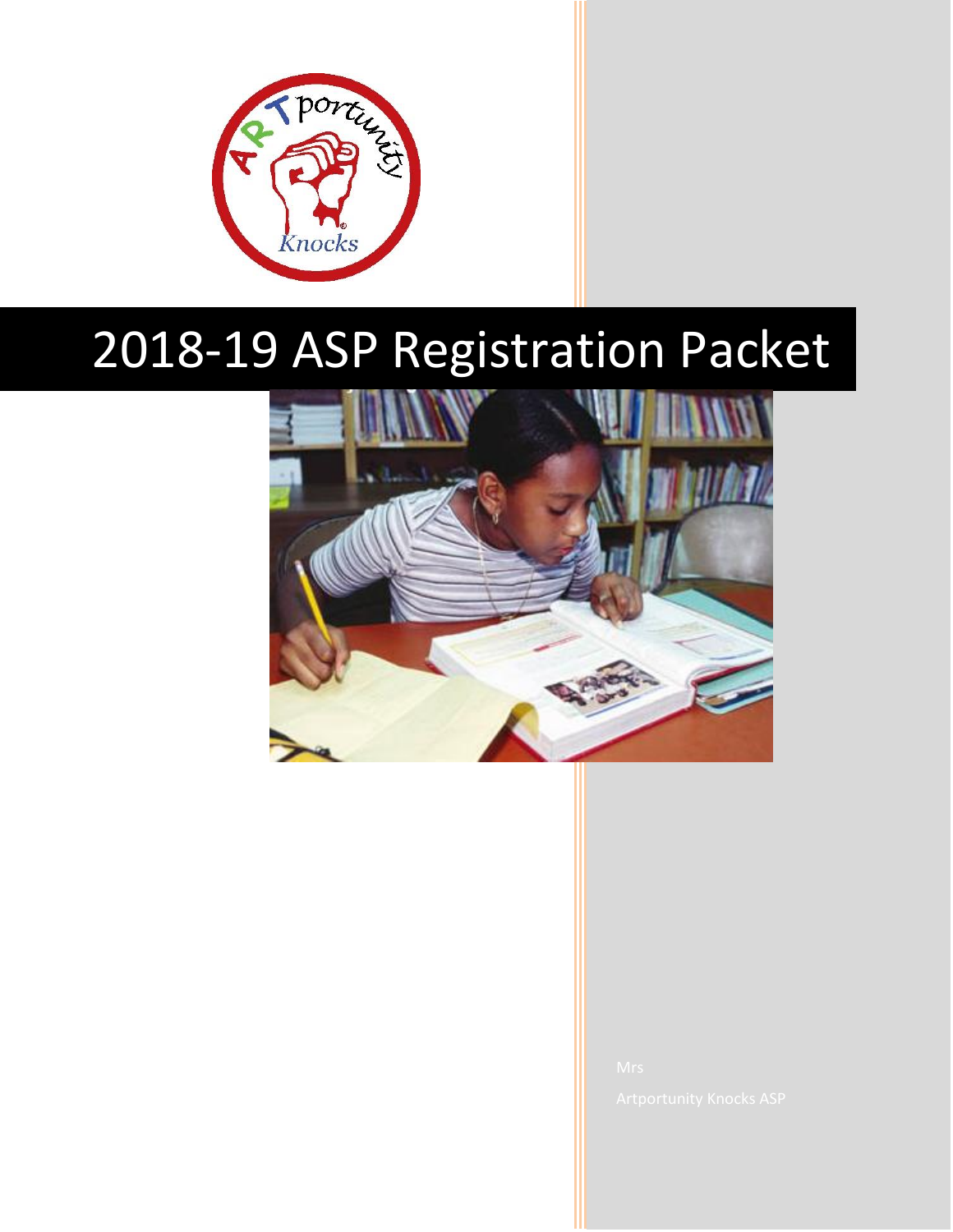

# **Dear Parents & Scholars:**

We are pleased that you have joined the Artportunity Knocks family! Artportunity Knocks, Inc. is the fastest growing Youth Arts development organization in the state of Georgia serving ages 5 to 18 years old. Parents, your scholar's involvement will benefit them greatly now and in the future. Here are some of the reasons why:

## **Core Areas of Activity Involvement:**

- *Artist and Leadership Development*
- *Education and Learning Development*
- *Life Skills*
- *Mentorship and Guidance*

Parents, we encourage you to visit the site at any time. Spend time with your scholar in our classrooms, play games, or join us for one of our specialty classes. Parent volunteers are welcomed. Take advantage of the activities that are planned especially for families, as well as parent workshops that are scheduled throughout the year. Your involvement, as well as your suggestions are valuable to our organization.

It is our goal to make your scholar's experience in the Artportunity Knocks programs a positive experience. Please take a few moments to review the enclosed **Guidelines Governing the After-School/Summer Program** and become familiar with its contents. Parents, since we serve youth of all ages, we ask that you sit down and explain its content to your scholar. If you have any further questions, please contact the Site Director immediately and discuss your questions with him or her. Prior to starting our program, we ask that you sign the statement acknowledging that you have received a copy of the *Parent/Scholars Handbook*.

Again, welcome to Artportunity Knocks! We are looking forward to working with you and your scholar.

In Service to Others,

Ly Under

Ty R. Woods Executive Director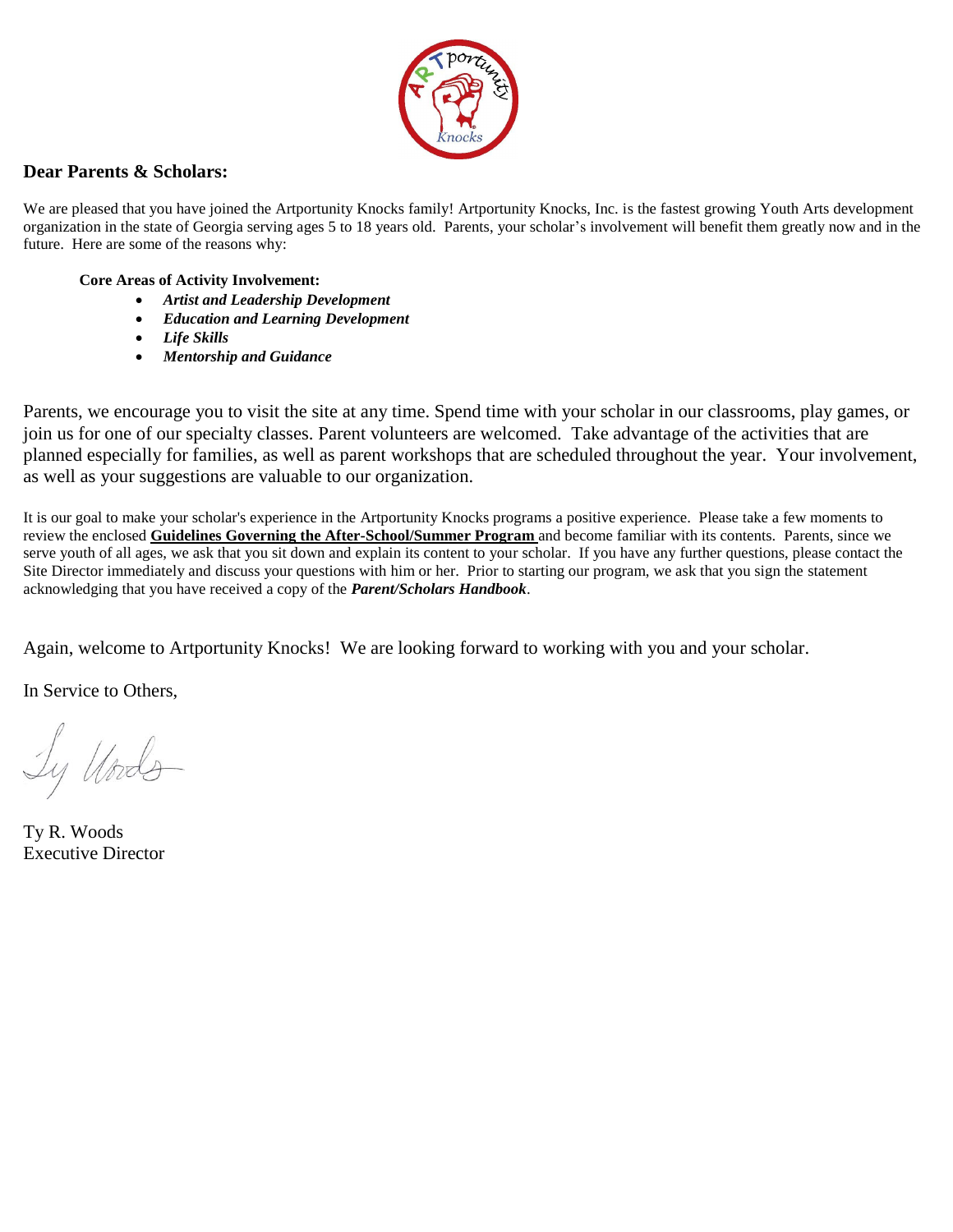![](_page_2_Picture_0.jpeg)

| PROVIDER LEGAL NAME: Artportunity Knocks ASP @ Atlanta Heights Charter School (a licensed program with Bright from the Start)                                                                                                                                                                                                                                                                                                                                                                                                                                                                        |                                                                                   |                                                                                                                                                                                                                                |  |  |  |  |
|------------------------------------------------------------------------------------------------------------------------------------------------------------------------------------------------------------------------------------------------------------------------------------------------------------------------------------------------------------------------------------------------------------------------------------------------------------------------------------------------------------------------------------------------------------------------------------------------------|-----------------------------------------------------------------------------------|--------------------------------------------------------------------------------------------------------------------------------------------------------------------------------------------------------------------------------|--|--|--|--|
| SCHOOL/SITE NAME: Atlanta Heights Charter School                                                                                                                                                                                                                                                                                                                                                                                                                                                                                                                                                     |                                                                                   |                                                                                                                                                                                                                                |  |  |  |  |
| <b>CHILD INFORMATION</b><br>(Please print name exactly as it appears on the birth certificate.)                                                                                                                                                                                                                                                                                                                                                                                                                                                                                                      |                                                                                   |                                                                                                                                                                                                                                |  |  |  |  |
| <b>CHILD'S LAST NAME:</b>                                                                                                                                                                                                                                                                                                                                                                                                                                                                                                                                                                            |                                                                                   |                                                                                                                                                                                                                                |  |  |  |  |
| <b>CHILD'S FIRST NAME:</b>                                                                                                                                                                                                                                                                                                                                                                                                                                                                                                                                                                           |                                                                                   |                                                                                                                                                                                                                                |  |  |  |  |
| CHILD'S MIDDLE NAME:                                                                                                                                                                                                                                                                                                                                                                                                                                                                                                                                                                                 | <b>NAME SUFFIX:</b>                                                               | (i.e. Jr, Sr, II,III)                                                                                                                                                                                                          |  |  |  |  |
| CHILD'S SOCIAL SECURITY#:                                                                                                                                                                                                                                                                                                                                                                                                                                                                                                                                                                            | D.O.B. (MM/DD/BY):                                                                | SEX: [ ]M [ ]F                                                                                                                                                                                                                 |  |  |  |  |
| HOME ADDRESS (Do not enter PO Box Info):                                                                                                                                                                                                                                                                                                                                                                                                                                                                                                                                                             |                                                                                   | COUNTY:                                                                                                                                                                                                                        |  |  |  |  |
| CITY:                                                                                                                                                                                                                                                                                                                                                                                                                                                                                                                                                                                                | STATE: GA<br>ZIP:                                                                 | HOME PHONE: (                                                                                                                                                                                                                  |  |  |  |  |
|                                                                                                                                                                                                                                                                                                                                                                                                                                                                                                                                                                                                      |                                                                                   | $\lambda$                                                                                                                                                                                                                      |  |  |  |  |
| If the Student is transferring from another school/asp, please provide the following:<br>Last Date in Attendance:                                                                                                                                                                                                                                                                                                                                                                                                                                                                                    |                                                                                   |                                                                                                                                                                                                                                |  |  |  |  |
| ***Please do not skip any sections.                                                                                                                                                                                                                                                                                                                                                                                                                                                                                                                                                                  |                                                                                   |                                                                                                                                                                                                                                |  |  |  |  |
| <b>PARENT/GUARDIAN INFORMATION</b>                                                                                                                                                                                                                                                                                                                                                                                                                                                                                                                                                                   |                                                                                   |                                                                                                                                                                                                                                |  |  |  |  |
| Parent/Guardian #1 - LAST NAME:                                                                                                                                                                                                                                                                                                                                                                                                                                                                                                                                                                      | <b>FIRST:</b>                                                                     | MIDDLE INITIAL:                                                                                                                                                                                                                |  |  |  |  |
| Home Address (If different from child):                                                                                                                                                                                                                                                                                                                                                                                                                                                                                                                                                              |                                                                                   |                                                                                                                                                                                                                                |  |  |  |  |
| City:                                                                                                                                                                                                                                                                                                                                                                                                                                                                                                                                                                                                | State:<br>Zip:                                                                    |                                                                                                                                                                                                                                |  |  |  |  |
| Home Phone: (                                                                                                                                                                                                                                                                                                                                                                                                                                                                                                                                                                                        | Cell Phone: (                                                                     |                                                                                                                                                                                                                                |  |  |  |  |
| Email Address:                                                                                                                                                                                                                                                                                                                                                                                                                                                                                                                                                                                       |                                                                                   |                                                                                                                                                                                                                                |  |  |  |  |
| Place of Employment:                                                                                                                                                                                                                                                                                                                                                                                                                                                                                                                                                                                 | Work Phone: (                                                                     |                                                                                                                                                                                                                                |  |  |  |  |
| Address:                                                                                                                                                                                                                                                                                                                                                                                                                                                                                                                                                                                             |                                                                                   |                                                                                                                                                                                                                                |  |  |  |  |
| City:                                                                                                                                                                                                                                                                                                                                                                                                                                                                                                                                                                                                | State:<br>Zip:                                                                    |                                                                                                                                                                                                                                |  |  |  |  |
|                                                                                                                                                                                                                                                                                                                                                                                                                                                                                                                                                                                                      |                                                                                   |                                                                                                                                                                                                                                |  |  |  |  |
| Parent/Guardian #2 - LAST NAME:                                                                                                                                                                                                                                                                                                                                                                                                                                                                                                                                                                      | <b>FIRST:</b>                                                                     | MIDDLE INITIAL:                                                                                                                                                                                                                |  |  |  |  |
| Home Address (If different from child):                                                                                                                                                                                                                                                                                                                                                                                                                                                                                                                                                              |                                                                                   |                                                                                                                                                                                                                                |  |  |  |  |
| City:                                                                                                                                                                                                                                                                                                                                                                                                                                                                                                                                                                                                | Zip:<br>State:                                                                    |                                                                                                                                                                                                                                |  |  |  |  |
| Home Phone: (                                                                                                                                                                                                                                                                                                                                                                                                                                                                                                                                                                                        | Cell Phone: (                                                                     |                                                                                                                                                                                                                                |  |  |  |  |
| Email Address:                                                                                                                                                                                                                                                                                                                                                                                                                                                                                                                                                                                       |                                                                                   |                                                                                                                                                                                                                                |  |  |  |  |
| Place of Employment:                                                                                                                                                                                                                                                                                                                                                                                                                                                                                                                                                                                 | Work Phone: (                                                                     | $\lambda$                                                                                                                                                                                                                      |  |  |  |  |
| Address:                                                                                                                                                                                                                                                                                                                                                                                                                                                                                                                                                                                             |                                                                                   |                                                                                                                                                                                                                                |  |  |  |  |
| City:<br><b>EMERGENCY CONTACT INFORMATION</b>                                                                                                                                                                                                                                                                                                                                                                                                                                                                                                                                                        | State:<br>Zip:                                                                    |                                                                                                                                                                                                                                |  |  |  |  |
|                                                                                                                                                                                                                                                                                                                                                                                                                                                                                                                                                                                                      | (Persons to contact in the event that either parent/guardian cannot be contacted) |                                                                                                                                                                                                                                |  |  |  |  |
| <b>NAME</b><br><b>CELL PHONE</b><br><u>ADDRESS</u>                                                                                                                                                                                                                                                                                                                                                                                                                                                                                                                                                   | <b>EMAIL</b><br><b>RELATIONSHIP</b>                                               |                                                                                                                                                                                                                                |  |  |  |  |
| 1.                                                                                                                                                                                                                                                                                                                                                                                                                                                                                                                                                                                                   |                                                                                   |                                                                                                                                                                                                                                |  |  |  |  |
| $\overline{2}$ .                                                                                                                                                                                                                                                                                                                                                                                                                                                                                                                                                                                     |                                                                                   |                                                                                                                                                                                                                                |  |  |  |  |
| I verify the above information to be correct, and I understand that completion of this form does not guarantee placement in ASP. If my child<br>is placed in Artportunity Knocks ASP, I agree that my child will adhere to the rules and guidelines set forth by the program. I understand that<br>failure to comply with these requirements could result in disenrollment. I understand that I cannot register my child without all the required<br>documentation. I understand that my child is not enrolled until I have paid the \$20/per child registration fee and tuition for the first week. |                                                                                   |                                                                                                                                                                                                                                |  |  |  |  |
| <b>Signature Parent/Guardian:</b>                                                                                                                                                                                                                                                                                                                                                                                                                                                                                                                                                                    |                                                                                   | DATE: the contract of the contract of the contract of the contract of the contract of the contract of the contract of the contract of the contract of the contract of the contract of the contract of the contract of the cont |  |  |  |  |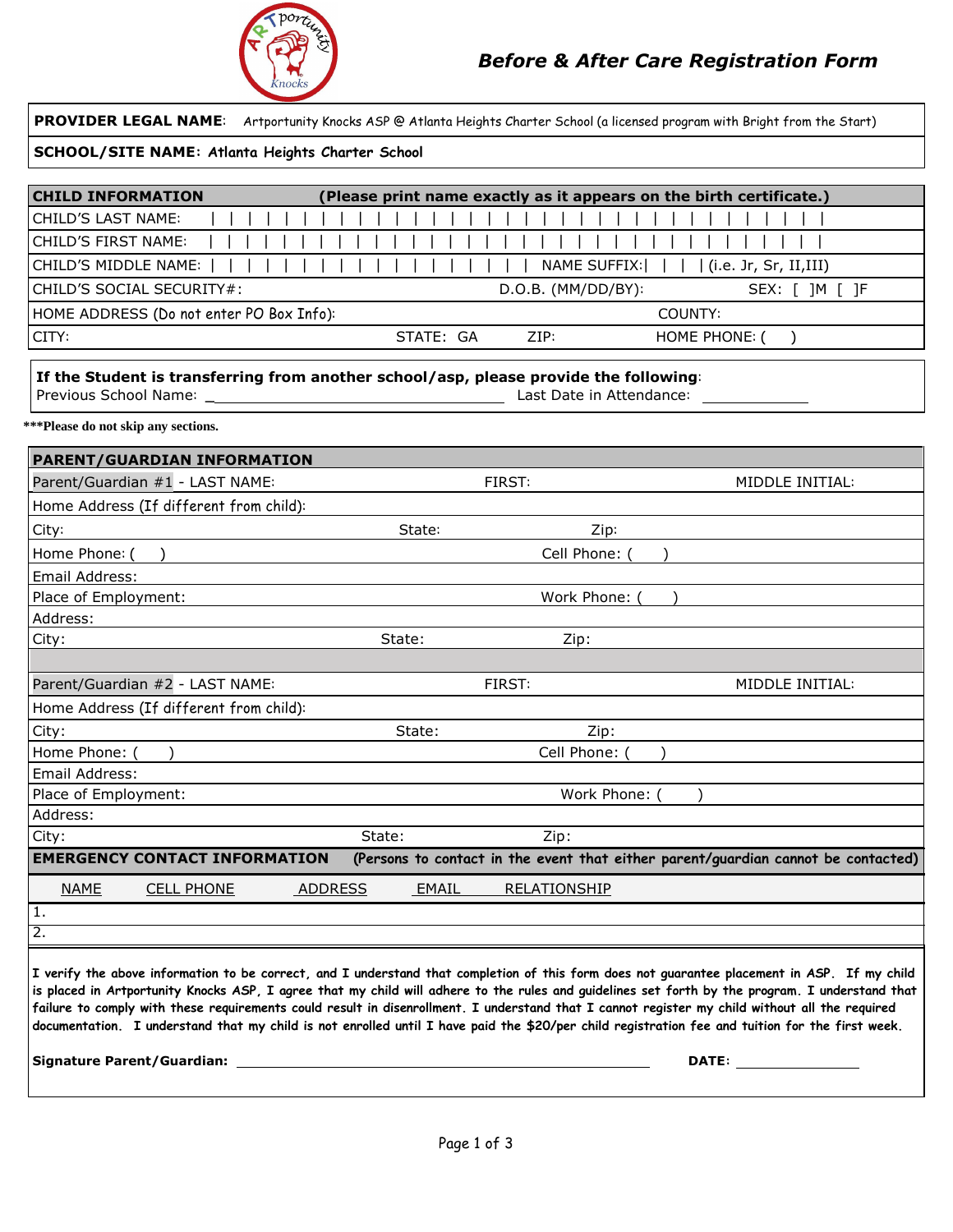| <b>CHILD MAINTENANCE</b>                                                                                                                                        |                      |                               |          |  |  |
|-----------------------------------------------------------------------------------------------------------------------------------------------------------------|----------------------|-------------------------------|----------|--|--|
| CHILD'S LIVING ARRANGEMENTS:                                                                                                                                    | [ ]BOTH PARENTS      | [ ]MOTHER<br>$\lceil$ ]FATHER | [ ]OTHER |  |  |
| CHILD'S LEGAL GUARDIAN:                                                                                                                                         | <b>IBOTH PARENTS</b> | [ 1MOTHER<br><b>IFATHER</b>   | 10THER   |  |  |
| THE CHILD MAY BE RELEASED TO THE PERSON(S) SIGNING THIS AGREEMENT OR TO THE FOLLOWING:<br>RELATIONSHIP<br><b>NAME</b><br><b>ADDRESS</b><br><b>CELL PHONE</b>    |                      |                               |          |  |  |
| 1.                                                                                                                                                              |                      |                               |          |  |  |
| $\overline{2}$ .                                                                                                                                                |                      |                               |          |  |  |
| $\overline{3}$ .                                                                                                                                                |                      |                               |          |  |  |
| 4.                                                                                                                                                              |                      |                               |          |  |  |
| <b>CHILD'S PHYSICIAN OR CLINIC'S NAME (CHILD'S PRIMARY HEALTH SOURCE):</b><br>*DATE OF LAST FULL HEALTH SCREENING:                                              |                      |                               | PHONE: ( |  |  |
| <b>MY CHILD HAS THE FOLLOWING SPECIAL NEED(S):</b>                                                                                                              |                      |                               |          |  |  |
|                                                                                                                                                                 |                      |                               |          |  |  |
|                                                                                                                                                                 |                      |                               |          |  |  |
|                                                                                                                                                                 |                      |                               |          |  |  |
| THE FOLLOWING SPECIAL ACCOMMODATION(S) MAY BE REQUIRED TO MOST EFFECTIVELY MEET MY CHILD'S<br><b>NEEDS WHILE AT THIS CENTER:</b>                                |                      |                               |          |  |  |
|                                                                                                                                                                 |                      |                               |          |  |  |
|                                                                                                                                                                 |                      |                               |          |  |  |
| MY CHILD IS CURRENTLY ON MEDICATION(S) PRESCRIBED FOR LONG-TERM CONTINUOUS USE AND/OR HAS<br>THE FOLLOWING PRE-EXISTING ALLERGIES, ILLNESS, OR HEALTH CONCERNS: |                      |                               |          |  |  |
|                                                                                                                                                                 |                      |                               |          |  |  |
|                                                                                                                                                                 |                      |                               |          |  |  |
|                                                                                                                                                                 |                      |                               |          |  |  |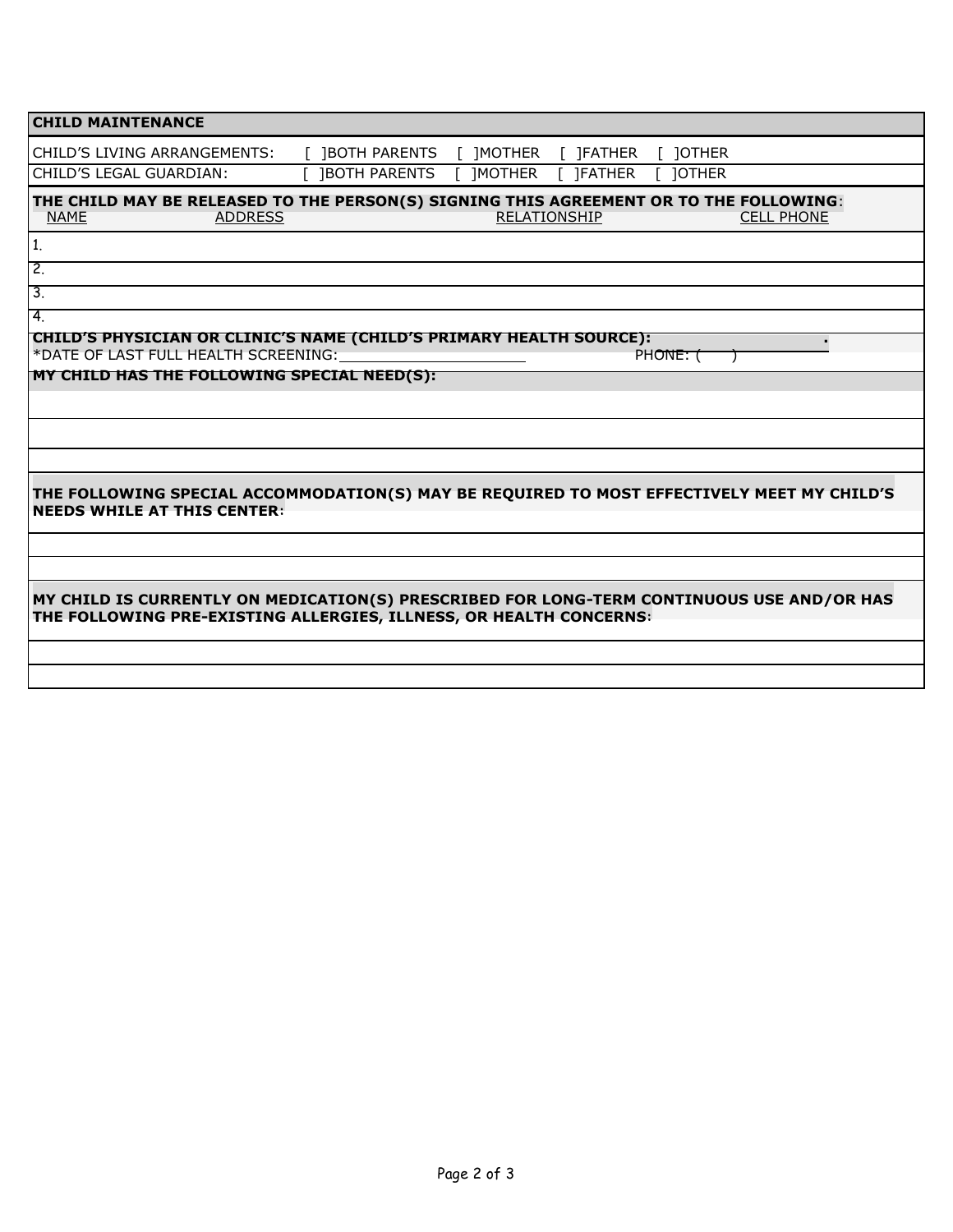#### **GENERAL RELEASE**

I verify the above information to be correct and true. I hereby grant permission for the information provided in the preceding Registration Form to be distributed to Bright from the Start Department of Early Care and Learning (DECAL), and the United States Department of Agriculture (USDA for the purpose of the CACFP food program).

**SIGNATURE (Parent/Guardian):**

**DATE:**

## **PHOTOGRAPH/VIDEOTAPE RELEASE**

I hereby grant permission for Artportunity Knocks to record the participation and appearance

of my child,  $\qquad \qquad$ , by photograph and/or videotape in connection with

daily ASP activities for the purposes of news releases, reporting, and assessing the progress of children

and the program. Such photograph(s) and/or videotape may, for example, appear in printed or visual

materials for the purpose of social media and/or web site usage.

The undersigned hereby jointly and severally releases, acquits, forgives, and discharges the Artportunity Knocks, from any actions, agreements, claims, controversies, demands, judgments, liabilities, proceedings, and suits, whether arising in equity or in law regarding such participation and appearance by said child.

This release shall remain binding upon all successors in interest and personal representatives of the

parties, to the extent permitted by law.

NAME/ADDRESS**: Artportunity Knocks, ASP 1755 The Exchange SE Ste 126, Atlanta, GA 30339**

SIGNATURE (Parent/Guardian)**:**

DATE: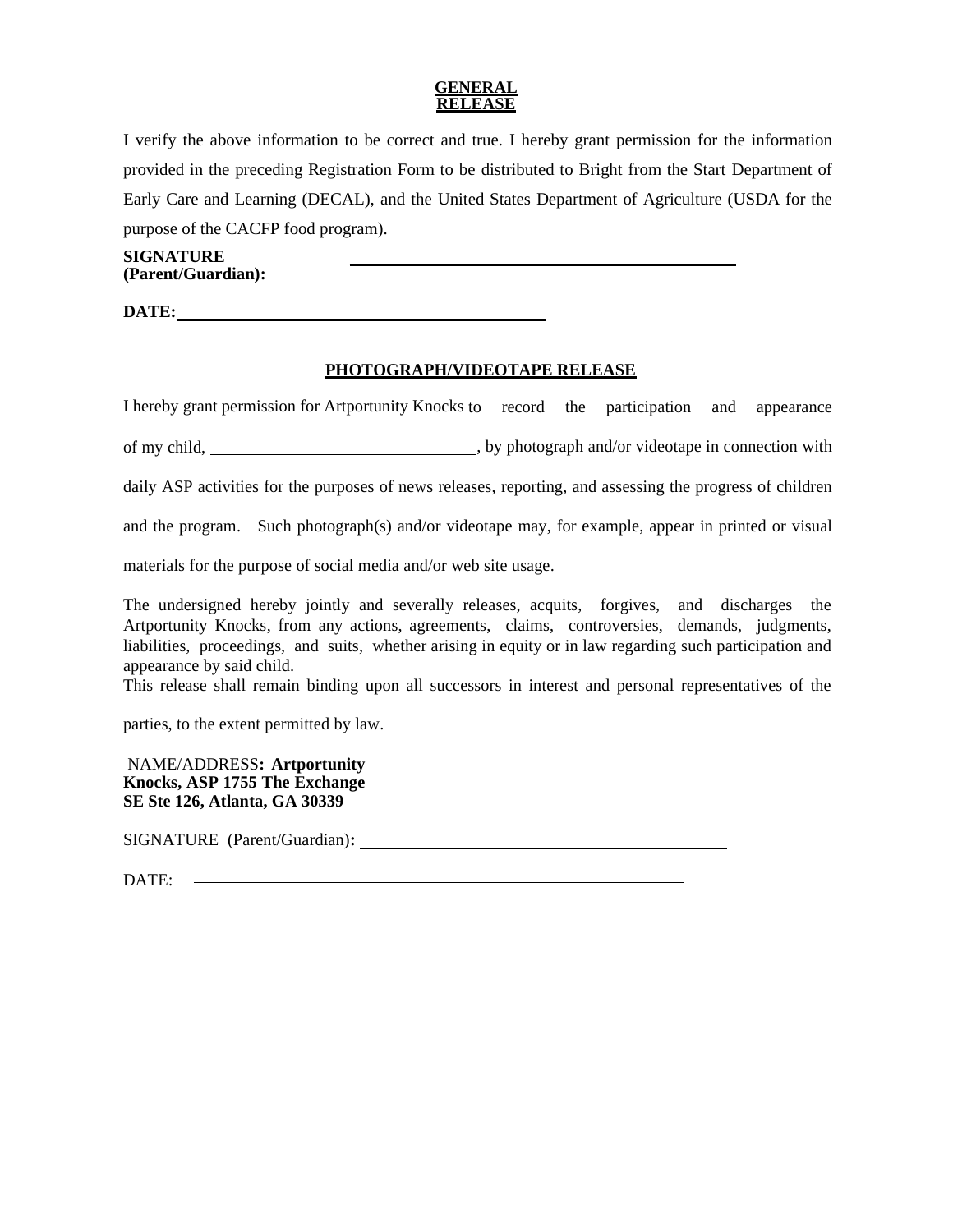# **Parental Agreements with Child Care Facility**

| Artportunity Knocks ASP @ Atlanta Heights Charter School<br>(Name of Facility)             |                |                |         |  |  |  |
|--------------------------------------------------------------------------------------------|----------------|----------------|---------|--|--|--|
| agrees to provide child care for<br>(Name of Child)                                        |                |                |         |  |  |  |
| on                                                                                         | (Days of Week) | , beginning at | AM/PM   |  |  |  |
|                                                                                            |                | (Month)        | (Month) |  |  |  |
| My child will participate in the following meal plan (circle applicable meals and snacks): |                |                |         |  |  |  |
| Afternoon<br>Snack                                                                         | Dinner         |                |         |  |  |  |

#### **Please Initial:**

\_\_\_\_Before any medication is dispensed to my child, I will provide a written authorization, which includes: Date, Name of Child, Name of Medication, Prescription Number (if any), Dosages, and Date and Time of Day to be given to child. Medicine will be in the original container with my child's name marked on it.

 $My$  child will not be allowed to enter or leave the facility without being escorted by the parent(s), person(s) authorized by parent(s), or facility personnel.

\_\_\_\_I acknowledge it is my responsibility to keep my child's records current to reflect any significant changes as they occur, e.g., telephone numbers, work location, emergency contacts, child's physician, child's health status, infant feeding plans, and immunization records, etc.

\_\_\_\_The facility agrees to keep me informed of any incidents, including illnesses, injuries, adverse reactions to medications, etc., which include my child.

**Artportunity Knocks** agrees to obtain written authorization from me before my child participates in routine transportation, field trips, special activities away from the facility, and water-related activities occurring in water that is more than two (2) feet deep.

\_\_\_I authorize the child care facility to obtain emergency medical care for my child when I'm not available.

I have received a copy and agree to abide by the policies and procedures for the above-named facility.

Date

SIGNED: Parent/Guardian

SIGNED: Facility and the state of the state of the state of the state of the state of the state of the state of the state of the state of the state of the state of the state of the state of the state of the state of the st

Administrator / Authorized Person Date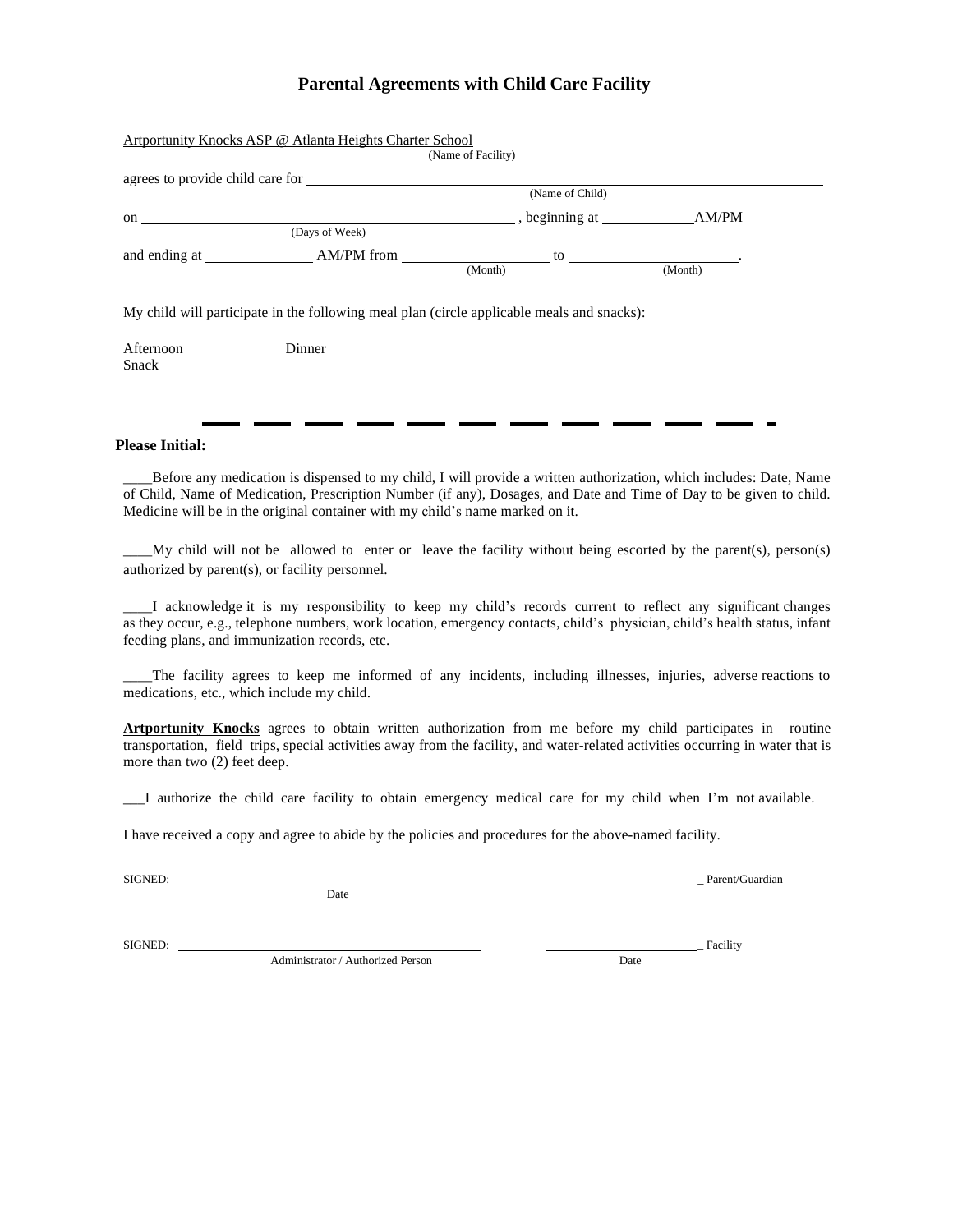#### **Artportunity Knocks – ASP Parent Agreement**

*Artportunity Knocks* After School Program is designed to reinforce the Core Standards in education with a model called

*Arts Integration*. We provide a safe environment for scholars to develop, grow and create their future. Artportunity Knocks is a Non-Profit Organization whose mission is to empower youth to excel in **POSITIVE ARTS** Self-Expression(PASE), Education, Community Service and Bridging the cultures through arts & entertainment. *Artportunity Knocks* is a fully explored S.T.E.A.M. organization. **STEAM education** incorporates the "A" for the arts – recognizing that to be successful in technical fields, individuals must also be creative and use critical thinking skills which are best developed through exposure to the arts. For more information visit: [www.ArtportunityKnocks.org.](http://www.artportunityknocks.org/)

# *Parent Handbook Overview (place a check next to each box after it's read, write n/a if it doesn't apply)*

- **Rates/Tuition/Refund Policy**
	- Standard rate is \$65/wk (\$20 Registration Fee) for the After-School program tuition is **due Friday before the next week**.
	- If payment is not posted by the start of the school day on Monday (6:45am), **a \$25 late fee** will be applied to your account (\$10 late fee if you are in the **Before Care only** program).
	- $\Box$  Scholars will not be permitted to stay for the After Care program without a payment on their account.
	- There is \$1 per minute/per scholar charge for pick-up after 6:30 p.m. (There is no grace period)
	- $\Box$  Scholars will be removed from the program after 3 consecutive late payments.

#### **Behavior Policy**

- $\Box$  Scholars are expected to show respect to staff and fellow After-School Program Scholars at all times.
- $\Box$  Use of profanity, name-calling, or other disrespectful behaviors will not be tolerated. A verbal warning will be given, following a written notice for parent to sign. If negative behavior continues, the scholar will be expelled from the program.
- $\Box$  Artportunity Knocks has a zero tolerance for bullying and fighting which will lead to a minimum of a two - five day suspension or termination depending on severity. Multiple violations will result in termination from the program.
- $\Box$  Violation of Code of Conduct may lead to suspension from the program (without refund).

#### **Phone Usage**

- $\Box$  Use of cell phones and other electronic devices are not allowed without the permission of the Site Director
- $\Box$  No cell phone usage during homework time, tutorials, activity or instruction time.
- $\Box$  Violation of this policy will result in the device being held until the parent/guardian arrives.

#### **Computer Usage**

- Use of computers are for the purpose of learning *ONLY*.
- $\Box$  Scholars are not allowed on any social media website during the program. This is to avoid cyber bullying and exposure to inappropriate music/video content (ie., YouTube, Instagram, Vine, Spotify, etc).

#### **Dress Code**

The Dress code remains upheld by the standard of your school requirements. *Also see our Parent Handbook.*

#### **Medication**

- Staff cannot administer any medications with the exception of EpiPen in an allergic reaction case.  $\Box$
- $\Box$  No child should be brought to the program if they are sick, have been sick, or there is a reasonable assumption they are going to be ill without a doctor's notice to return to school.
- $\Box$ A child will not be accepted nor allowed to remain in the program if the child has the equivalent of one hundred and one (101 degrees) or higher oral temperature and another contagious symptom such as: rash, diarrhea, vomiting, severe coughing, sore throat, or pink eye (conjunctivitis).

#### **Injuries**

- $\Box$  Parents are responsible for notifying Artportunity Knocks for any Injuries sustained outside of school time.
- $\Box$  Artportunity Knocks is not responsible for any injury that occurs as a result of violations of the Behavior Code of Conduct.

#### *I give permission for my child to be signed into the Before/After School program by their Teacher or ASP Staff member. I have read and fully understand the terms of the Artportunity Knocks After-School Program.(one per family)*

Name of Child: \_\_\_\_\_\_\_\_\_\_\_\_\_\_\_\_\_\_\_\_\_\_\_\_\_\_\_\_\_\_\_\_\_\_\_\_\_\_\_\_\_\_\_\_\_\_\_\_\_\_\_\_\_\_\_\_\_\_\_\_\_\_\_\_Date:\_\_\_\_\_\_\_\_\_\_\_

Name of Parent: Signature: